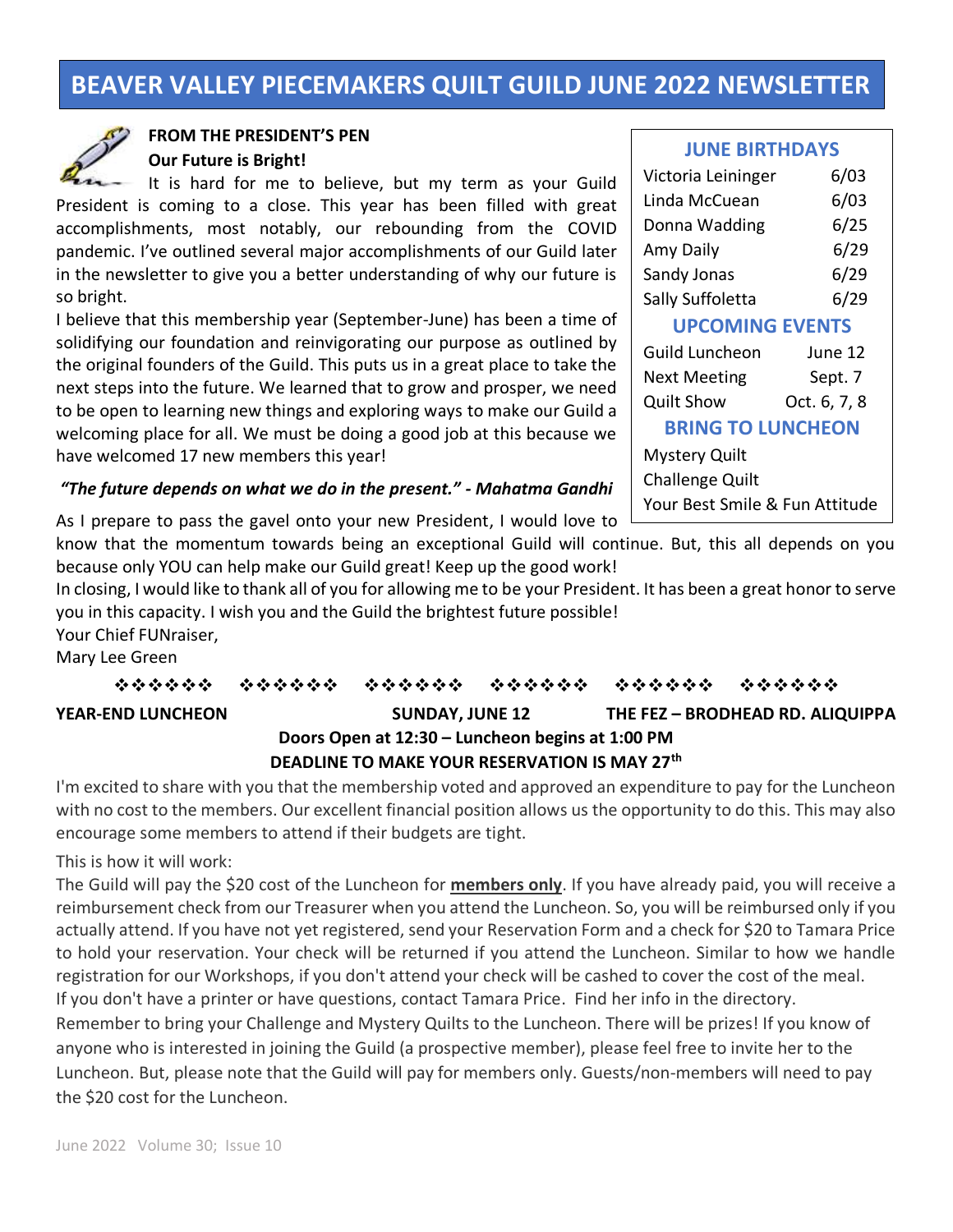

# CHALLENGE QUILT - **Brenda Sadler**

**What's on your bookshelf?** 

This year's Challenge Quilt is a bookshelf wall hanging quilt that is no wider than 36 inches. Bring it to the Luncheon!!

# **MYSTERY QUILT-Mary Lee Green Mystery Quilt in a Box: A little bit of mystery and a whole lot of fun!**



I am so excited to see everyone's quilts at the Celebration Luncheon on June 12. Please be sure to bring your quilt top or finished quilts as there will be prizes! You must be present to win.

# ❖❖❖❖❖❖ ❖❖❖❖❖❖ ❖❖❖❖❖❖ ❖❖❖❖❖❖ ❖❖❖❖❖❖ ❖❖❖❖❖❖

# **2021-2022 Guild Accomplishments - Mary Lee Green**

Below are just a few accomplishments that were achieved in this membership year. Many thanks to all of you who made these accomplishments a reality.

- Four workshops two virtual and two in person
- Quilt Show raising \$8,000
- A fun and education packed retreat
- Monthly in-person meetings
- Monthly Block Lotto
- Four Fab Labs
- Monthly in-person Saturday Sews
- Membership increasing by 17 new members (Now a total of 108 members)
- Five guest speakers Also added the ability to use Zoom for out of town speakers
- Six Saturday Sewcials
- Two Quilts of Valor presentations and 30 quilts in the works
- Updated Library listing posted on website
- 100+ placemats made for Meals on Wheels
- 17 participants in the Mystery Quilt project
- An updated website and Membership Directory
- Celebration Luncheon (after being canceled twice)

So, if you ever wonder what you get for your \$20 membership dues, look at the list above. Many of our members worked tirelessly to make these activities happen for you. If I missed listing any accomplishments, please know that ALL accomplishments and YOU are greatly appreciated!



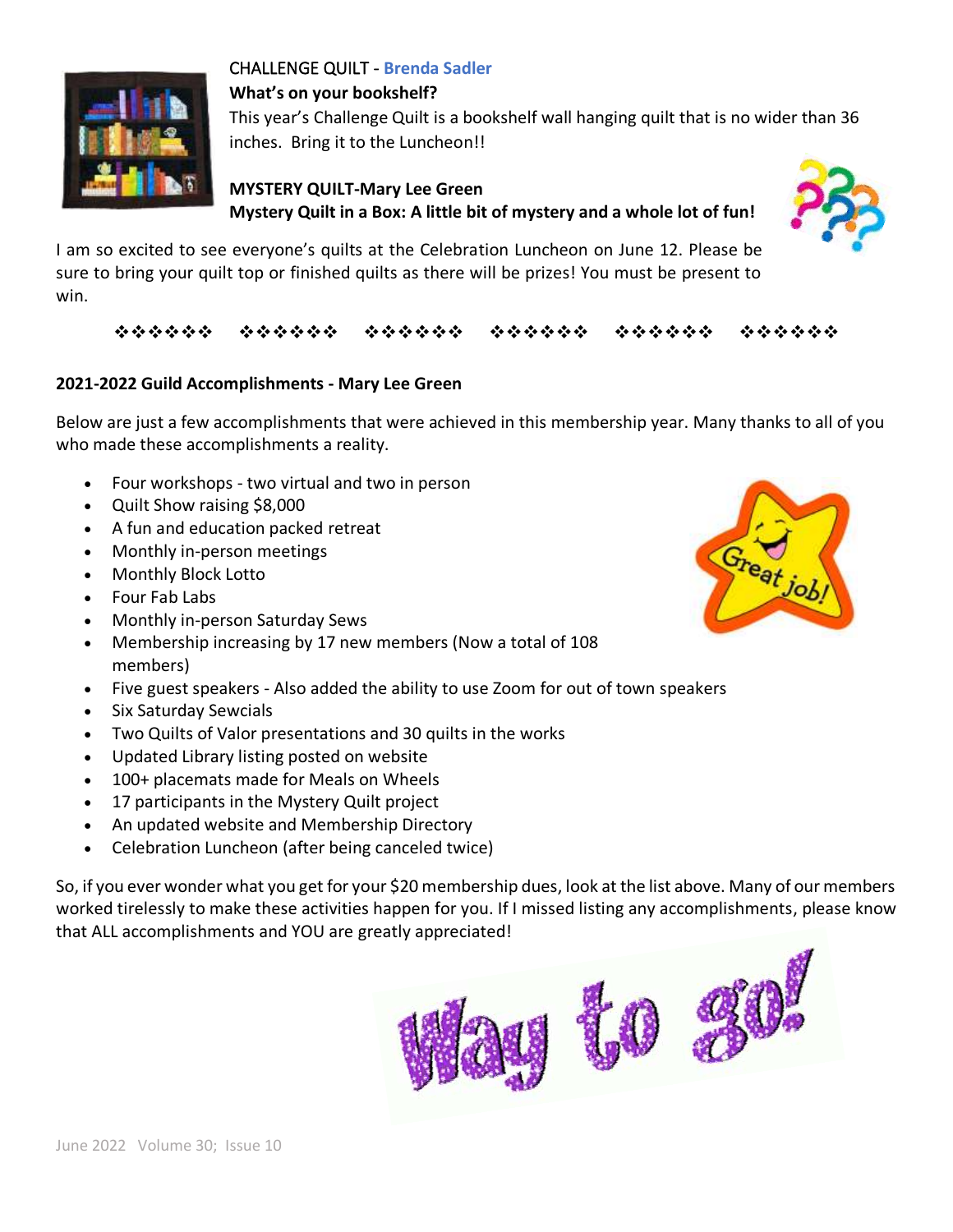# **BVPM – Quilts of Valor Presentation- Louise Grant**

BVPM held a QOV workshop at the Hopewell Administration Bldg, Thursday May 5, 2022 during which, a quilt of Valor was presented to Diane Palsa, a Navy Gulf War veteran. Diane is the Hopewell Township Tax Collector and maintains an office at the Hopewell Twp Building. Township employees and her family were present along with members of the BVPM Quilt Guild and Hopewell Quilters. Township employees brought refreshments and Ms. Palsa spoke briefly about her experiences aboard the USS Puget Sound during the Persian Gulf War.

The Guild is planning a group QOV presentation at our November 2022 meeting. Nomination forms and criteria are available under the Community Service/QOV member section of the website. Nominations should be completed and submitted no later than September 30, 2022 to be considered for the November presentation, which will be limited to 15 recipients.

Individual QOV presentations can be considered and accomplished at any time. Please follow the instructions for completing the nomination form. Essentially, the controlling factor is the number of completed quilts we have on hand or in progress.

Please remember…. a Quilt of Valor is an award, not a surprise or a gift. The nominee must agree in advance to receive a Quilt of Valor. Information about the nominee's military service is required on the nomination form. Should you have any questions about the process please feel free to contact QOV Coordinator, Louise Grant. Please return completed QOV items at June Luncheon

Have you taken any QOV blocks to make? Have you taken any presentation case kits? Do you have a QOV top to bind or quilt? Still in your "to-do" pile? To the degree possible, please complete all blocks, cases and quilts as soon as possible. You can return these at our June Luncheon or give Louise Grant a call to arrange drop-off or pick-up. That way your summer is clear to enjoy and you can resume supporting Quilts of Valor in September. If you are so inclined feel free to continue to make our 2022 QOV Block of the Year, Floating Churn Dash.

Over 40 Guild members have supported Quilts of Valor this past year! Thank you for your support of our military service members and our veterans!



QOV Recipient, Diane Paula, gets a first look at her QOV Diana Palsa, Navy Gulf War Veteran, Quilt, made and presented by members of our BVPiece- being wrapped with her QOV quilt makers

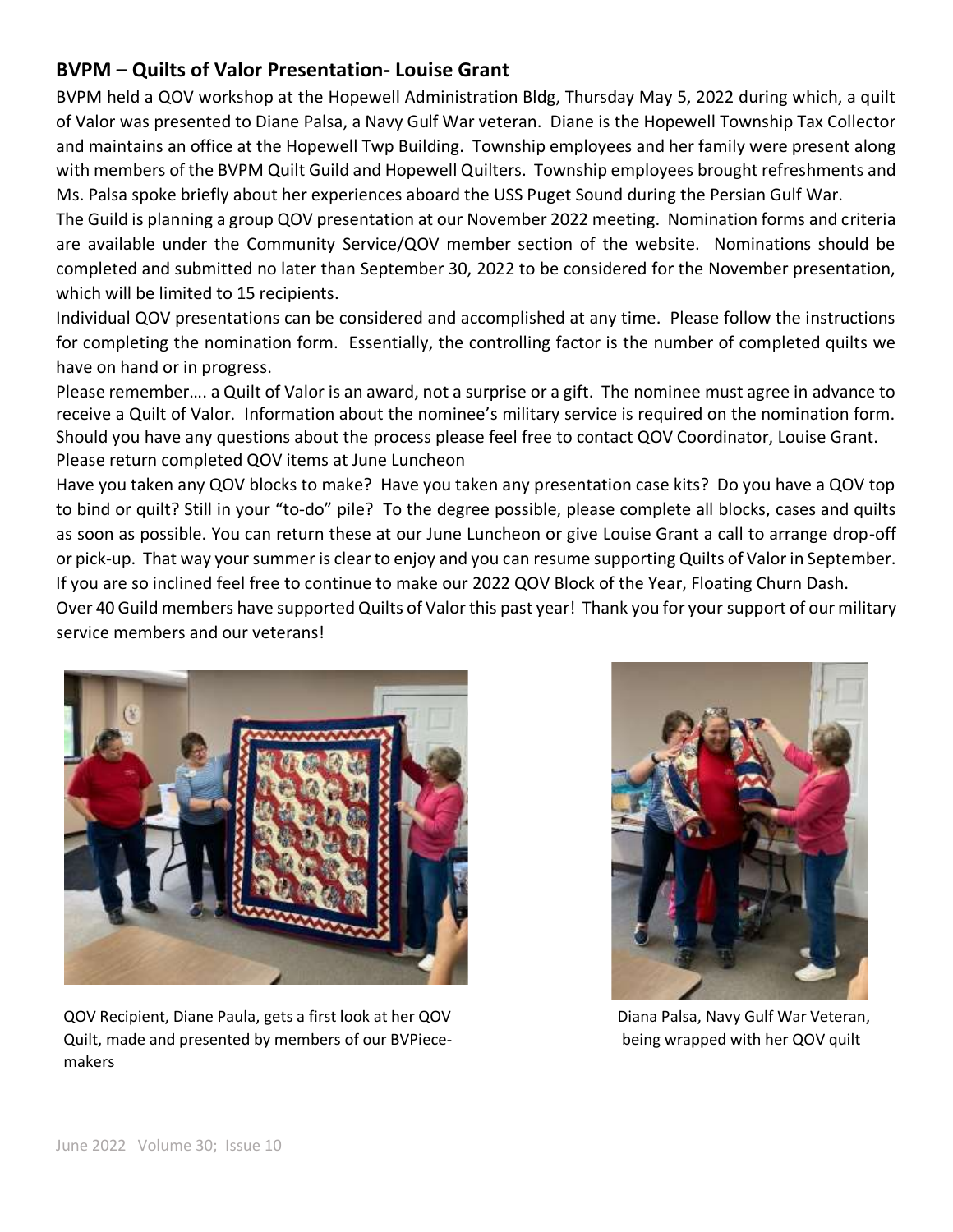#### **Mary Lee's BEE ATTITUDE FOR June: Bee the Change!**

What does it mean to be the change? If we choose to be the change we want to see in the world this would mean that we focus on our own thoughts and actions, rather than focusing on others. If we see something that isn't working, rather than complaining, we take action to make things better.

In other words, if we want to see a change in a place, we should be the one to do it first for ourselves and for others. For example, if you think our Guild should be more welcoming and friendly, you should take the first step and be that way yourself. There are many ways that you can Bee the Change!





#### **LIBRARY NEWS –** Amy Daly

If you want to check out a book or two over the summer, call me at 724-843-3197 and I will bring them to the June luncheon Quilt Guild gathering. Also, If you have an overdue book, I would be glad to get them that day. I may be calling you to remind you about books you checked out so we can get them all back in September. Amy

Now for the new items placed in the library:

| Category                                   | Author                           | Title                                   |
|--------------------------------------------|----------------------------------|-----------------------------------------|
| Sunbonnet Sue (new category)<br>Collection | Leisure Arts                     | The Ultimate Sunbonnet Sue              |
| <b>Machine Quilting</b>                    | Noble, Maurine                   | <b>Machine Quilting Made Easy</b>       |
| <b>Machine Quilting</b>                    | Thelen, Carol A.                 | Longarm Machine Quilting                |
| <b>Machine Quilting</b>                    | Thelen, Carol A.                 | <b>Professional Machine Quilting</b>    |
| <b>DVDs</b>                                |                                  |                                         |
|                                            | Ashton, Kelly                    | Finish It! Borders, Backing,            |
| <b>Binding and Beyond</b>                  |                                  |                                         |
|                                            | Cameli, Christina                | Free-Motion Quilting and Essentials     |
|                                            | Cleveland, Susan                 | The Perfect Finish: How to Bind a Quilt |
|                                            | <b>National Quilter's Circle</b> | <b>Fabric Painting</b>                  |
|                                            | <b>National Quilter's Circle</b> | The Joy of Jelly Rolls                  |
|                                            | Walter, Angela                   | <b>Quilting with Rulers</b>             |